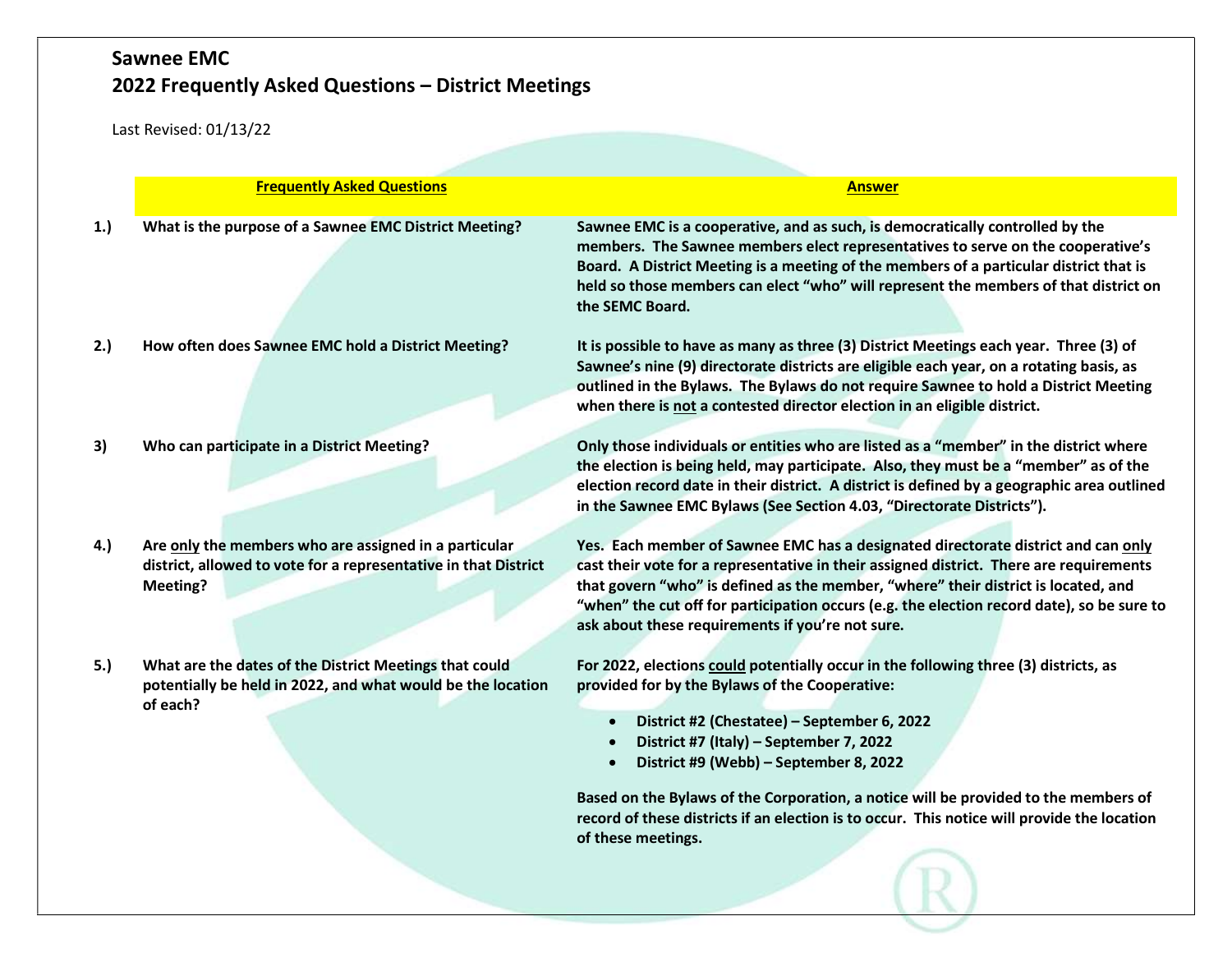|     | <b>Frequently Asked Questions</b>                                                   | <b>Answer</b>                                                                                                                                                                                                                                                                                                                                                                                                                                                    |  |  |  |
|-----|-------------------------------------------------------------------------------------|------------------------------------------------------------------------------------------------------------------------------------------------------------------------------------------------------------------------------------------------------------------------------------------------------------------------------------------------------------------------------------------------------------------------------------------------------------------|--|--|--|
| 6.) | Is there a situation where we could NOT hold a district<br>meeting in a given year? | Yes. Sawnee's Bylaws provide that the Corporation is not required to incur the expense<br>of holding a district meeting if there is only one (1) individual seeking the office of<br>director for a directorate district that is up for consideration in a given year.                                                                                                                                                                                           |  |  |  |
| 7.) | How do name(s) of candidates get considered by the<br>members of a district?        | The Bylaws provide that potential candidates are considered by the following two (2)<br>methods: 1.) The Committee on Nominations and 2.) The Petition process.                                                                                                                                                                                                                                                                                                  |  |  |  |
|     |                                                                                     | A Committee on Nominations, comprised of three (3) Sawnee EMC members from that<br>district and who are not seeking the office of director, is appointed to place a name(s)<br>before the membership in a district for consideration.                                                                                                                                                                                                                            |  |  |  |
|     |                                                                                     | In addition, the Bylaws of Sawnee EMC allow for member petitions to be submitted<br>separate from the Committee on Nominations process. Certain deadlines apply to the<br>petition process, and you should ask for these dates if you are not sure when they are<br>to occur.                                                                                                                                                                                    |  |  |  |
| 8.) | How will I know if there is going to be a District Meeting in<br>my area this year? | You will receive an "Official Notice" by U.S. mail announcing the meeting and providing<br>you with important information pertaining to the election process, including<br>background information on each of the candidates who are seeking the position of<br>Director in your district, voting instructions / limitations, early voting information and<br>other instructions applicable to this meeting.                                                      |  |  |  |
|     |                                                                                     | A reminder postcard will also be sent to qualified members of records reviewing the<br>key components of the election (e.g., meeting location, registration times, etc.).<br>Remember, the Official Notice is only sent when an "actual" district meeting is to<br>occur.                                                                                                                                                                                        |  |  |  |
| 9.) | How can I vote at the District Meeting if there is an election?                     | In order to vote, the membership must be in your name, must be assigned to the<br>district in which a contested election is to occur, and you must be a member as of the<br>record date. Members of a directorate district where an election is to occur, will have<br>the ability to cast their votes in either of the following manners: 1.) attend the district<br>meeting and vote in person, or 2.) visit the designated "early voting" site and cast their |  |  |  |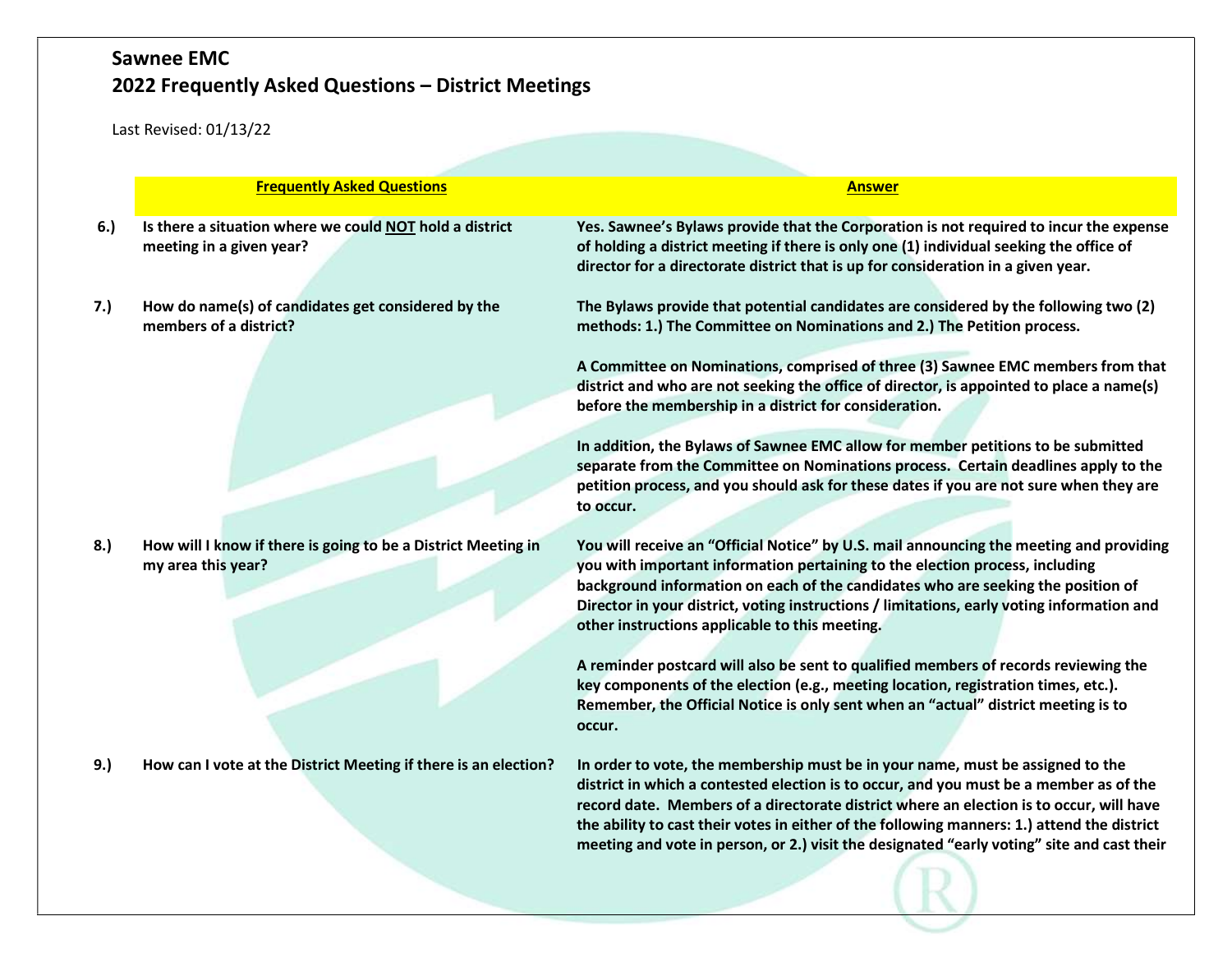|     | <b>Frequently Asked Questions</b>                                                                         | <b>Answer</b>                                                                                                                                                                                                                                                                                                                                                                                                                                                                                                                                                                                                                                                                                                                                                                                                                                                                               |  |  |  |
|-----|-----------------------------------------------------------------------------------------------------------|---------------------------------------------------------------------------------------------------------------------------------------------------------------------------------------------------------------------------------------------------------------------------------------------------------------------------------------------------------------------------------------------------------------------------------------------------------------------------------------------------------------------------------------------------------------------------------------------------------------------------------------------------------------------------------------------------------------------------------------------------------------------------------------------------------------------------------------------------------------------------------------------|--|--|--|
| 10. | How can I learn what District I am located in?                                                            | ballot in person. The Official Notice will provide additional information about the<br>associated activities.<br>This assignment is readily available by either 1.) calling Sawnee EMC and asking for it,<br>or 2.) you can learn of your assigned SEMC directorate district by utilizing our web-<br>based tools located at our director election web site. For your convenience, you can<br>also obtain this information from the maps (pdf images) located on our director<br>election web site.                                                                                                                                                                                                                                                                                                                                                                                         |  |  |  |
| 11. | How can I vote early should there be an election in my<br>district?                                       | Early voting was approved by the members of Sawnee EMC on October 2, 2010. The<br>Bylaws provide that the District Meeting Credentials and Election Committee will<br>establish the method and manner in which, among other things, early voting is to<br>occur. The Official Notice will provide additional information about this and other<br>associated activities.                                                                                                                                                                                                                                                                                                                                                                                                                                                                                                                     |  |  |  |
| 12. | Where can I learn more about the District Meeting process<br>and activities?                              | We have many items on our web site to assist you in having a better understanding of<br>the process and schedules associated with the potential District Meetings. You can<br>click on the "Contact Us" link, call our office, or drop us a written note to our physical<br>address (543 Atlanta Road, Cumming, Ga., 30040). Finally, you can email us at<br>customer.service@sawnee.com if that is more convenient. We will be glad to answer<br>any questions that you may have or assist you in obtaining additional information that<br>is not readily available online.                                                                                                                                                                                                                                                                                                                |  |  |  |
| 13. | What measures have been instituted to ensure the election<br>process is "fair", "open" and "transparent"? | The director election process is governed by rules contained in SEMCs Bylaws that<br>were adopted by, and may only be amended by, SEMC's members. The staff and<br>Board are committed to following these rules in a way that meets our member's<br>expectations and provides clear and concise information, in plain English, about the<br>director nomination and election process, including advance notice of all relevant<br>deadlines. The Board has also adopted policies that prohibit the staff from interfering<br>with, or influencing the outcome of, a director election. Also, individuals such as the<br>members of the Credentials and Election Committee and others who are not seated<br>directors, director candidates, or staff members of SEMC, are involved in the director<br>election process to ensure it meets the requirements of the bylaws and the policies of |  |  |  |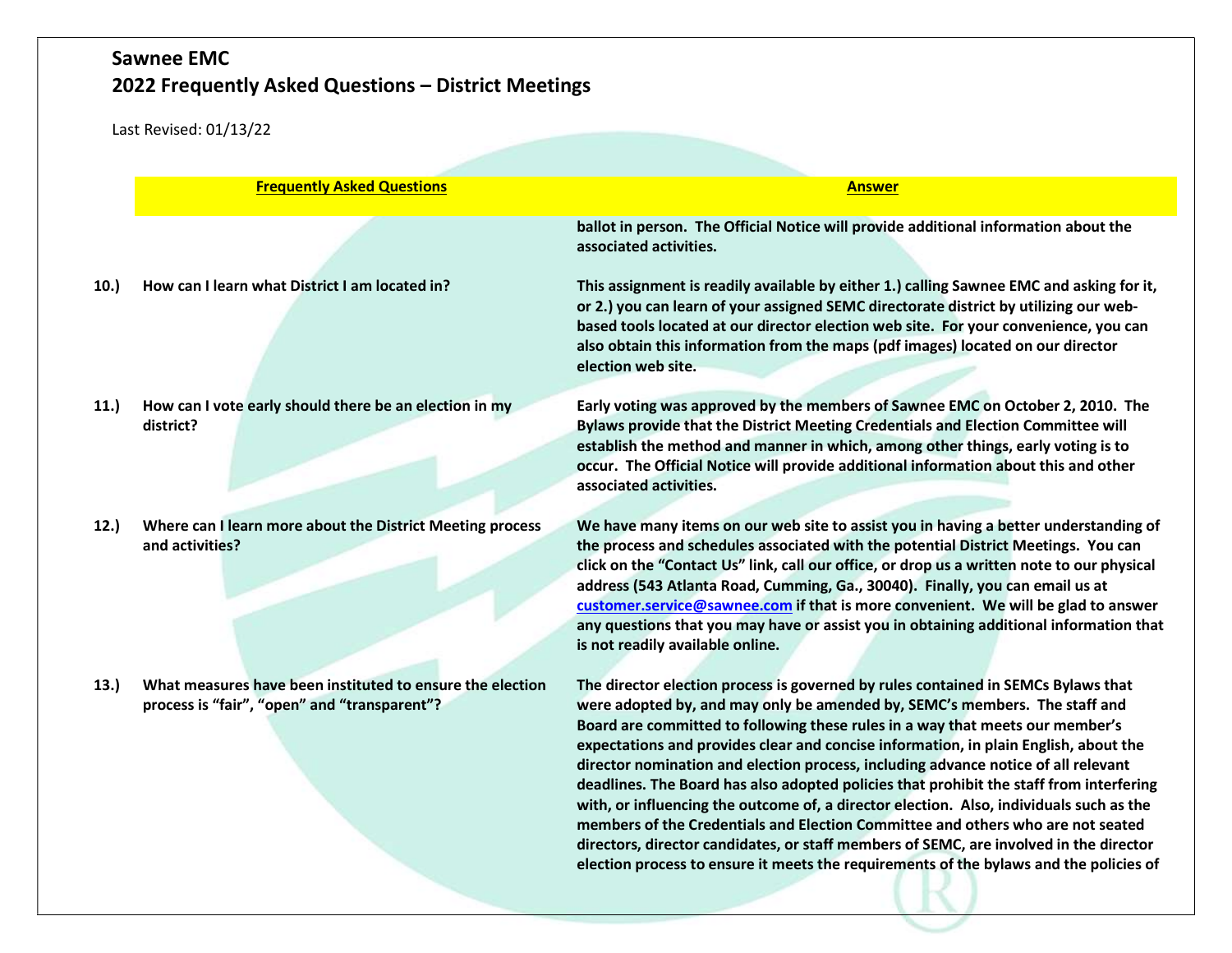Last Revised: 01/13/22

|      | <b>Frequently Asked Questions</b>                                                                                                                                      | <b>Answer</b>                                                                                                                                                                                                                                                                                                                                                                                                                                                    |
|------|------------------------------------------------------------------------------------------------------------------------------------------------------------------------|------------------------------------------------------------------------------------------------------------------------------------------------------------------------------------------------------------------------------------------------------------------------------------------------------------------------------------------------------------------------------------------------------------------------------------------------------------------|
|      |                                                                                                                                                                        | the Corporation. Finally, the bylaws provide for a challenge or appeal process when a<br>member feels they, or others, were treated unfairly.                                                                                                                                                                                                                                                                                                                    |
| 14.) | Is there an "independent" body involved in the election<br>process that is not a member of the staff, Board of Directors<br>or a candidate for the office of director? | Yes. The Bylaws require that a Committee comprised of independent SEMC members<br>serve as the District Meeting Credentials and Election Committee ("Committee"). This<br>Committee establishes election procedures, ensures compliance with the Bylaws and<br>rules on any questions that might arise about a director election. The Committee has<br>the final authority in all matters relative to the district meeting and the director<br>election process. |
| 15.) | What role does the election teller play in the process?                                                                                                                | Election Tellers (Tellers) are individuals that are selected by each director candidate to<br>assist the Credentials and Election Committee during the director election. The Tellers<br>witness the election process and assist the Committee in the counting and tabulation<br>of the votes.                                                                                                                                                                   |
| 16.) | Who can I talk to if I have concerns about the election results<br>or the way the election was conducted?                                                              | The Bylaws provide in Article 4, Section 4.10, that SEMC members can file a protest or<br>an objection concerning the director election with the Credentials and Election<br>Committee. Such protest must be filed within the time frames stated in the Bylaws<br>(see Article 4, Section 4.10 of Sawnee's Bylaws) to be considered valid. The Committee<br>must meet to consider the matter, rule on the question, and file a report on their<br>actions.       |
| 17.) | When could a "run-off" election be needed?                                                                                                                             | The Bylaws of the Corporation provide for a run-off election when two (2) or more<br>candidates are in a director election race and one (1) of the candidates does not<br>receive a majority (defined as 50% plus 1 vote) of the votes cast. If this occurs, the two<br>(2) candidates receiving the most votes will then go to a run-off election.                                                                                                              |
| 18.) | Who oversees the run-off election process and sets the dates<br>for the various events?                                                                                | The Directorate District Credentials and Election Committee is charged with<br>undertaking and supervising the run-off election and associated events. Early Voting is<br>allowed in the run-off election, if approved by the Directorate District Credentials and<br>Election Committee. The Board is to set the various dates for any directorate district                                                                                                     |

run-off meeting(s), and the C & E Committee is to sanction these dates.